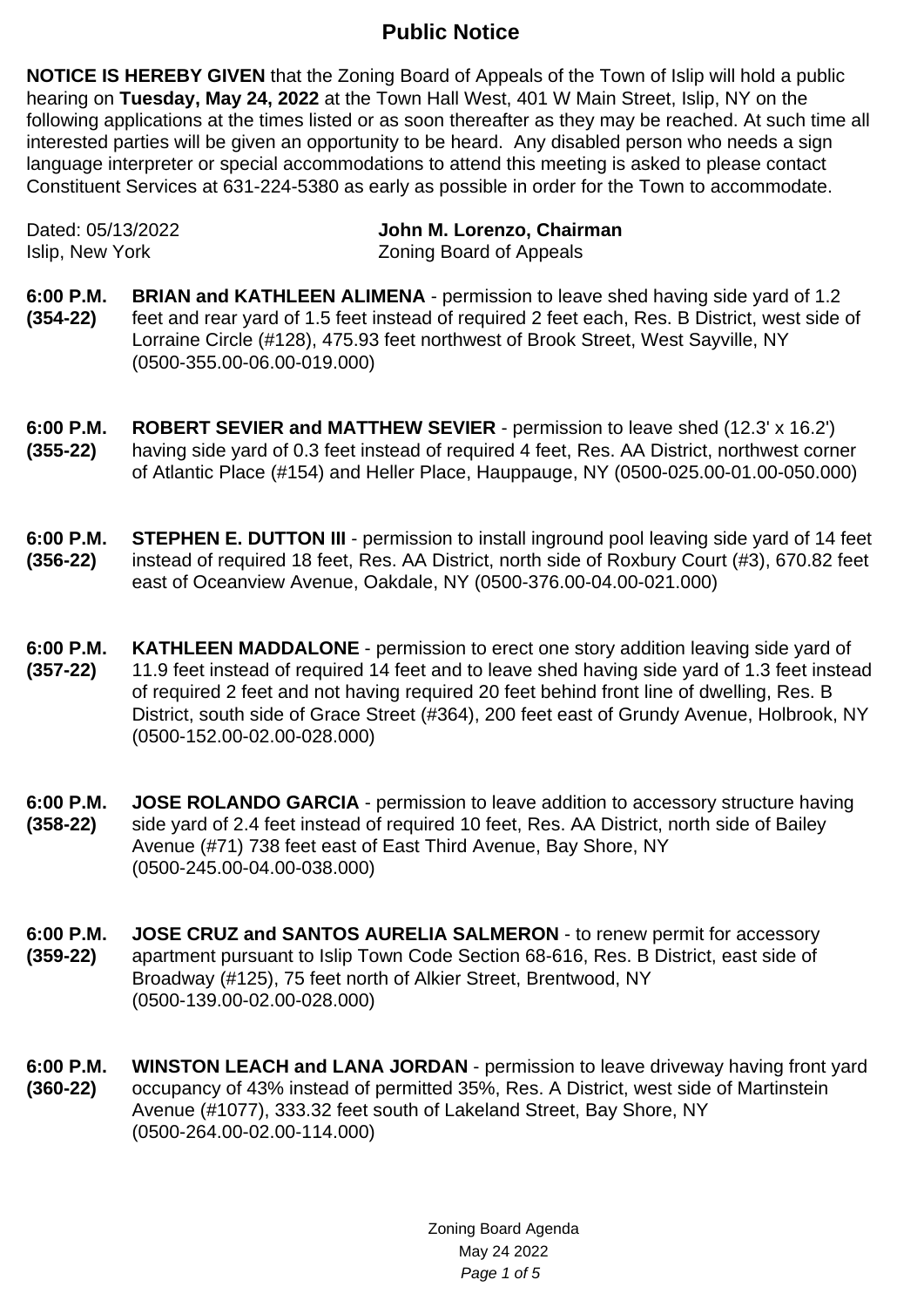- **6:00 P.M. (361-22) JULIO and ELLEN LUGO** - permission to leave above-ground pool having side yard of 12 feet and rear yard of 9.9 feet instead of required 14 feet each and to leave shed not having required 20 feet behind front line of dwelling, Res. A District, east side of Locust Avenue (#2261), 180 north of Peconic Street, Ronkonkoma, NY (0500-086.00-01.00-027.000)
- **6:00 P.M. (362-22) BALWINDER JASWAL and KULWINDER JASWAL** - permission to install inground pool leaving side yard of 10 feet instead of required 18 feet, Res. AA District, west side of Trail Blazer Court (#22), 687.47 feet north of Furrows Road, Holbrook, NY (0500-068.00-01.00-007.011)
- **6:00 P.M. (363-22) WILFREDO and MARITZA Y. REYES** - permission to leave two story enclosed cellar entrance (6.7' x 7.1') resulting in floor area ratio of 30.8% instead of permitted 25%, Res. B District, south side of Kansas Avenue (#52), 225 feet east of Brentwood Road, Bay Shore, NY (0500-269.00-01.00-104.000)
- **6:00 P.M. (364-22) IAN and MARILYN DARMANIE** - permission to leave staircase to second story deck having side yard of 16.27 feet instead of required 18 feet, to leave patio on side property line not having required setback of 4 feet and to leave pergola having side yard of 1.8 feet instead of required 2 feet and not having 20 feet behind front line of dwelling, Res. AA District, east side of 3rd Street (#55), 516 feet south of 6th Avenue, Brentwood, NY (0500-183.00-02.00-003.000)
- **6:00 P.M. (365-22) JENNIFER and LOUIS D'AMBROSIO, III** - permission to erect gazebo (10' x 14') set back 12 feet behind front line of dwelling instead of required 20 feet, to install firepit not having 4 feet behind front line of dwelling, to leave shed having front yard of 7 feet instead of required 27 feet, to leave deck (2' high) having rear yard of 9.7 feet instead of required 10 feet, to leave driveway having side yard of 0.8 feet instead of required 4 feet, Res. A District, southwest corner of Union Boulevard (#3080) and 1st Avenue, East Islip, NY (0500-346.00-03.00-046.000)
- **6:00 P.M. (282-22) SABRINA MURRAY** - permission to leave roofed-over porch having front yard of 18.6 feet instead of permitted encroachment setback of 20 feet, to leave porch, roofed-over second story deck, stairs and cellar entrance all having floor area ratio of 30% instead of permitted 25% and to leave driveway located in sight distance triangle, Res. B District, southeast corner of Madison Avenue (#395), and Stockton Street, Brentwood, NY (0500-050.00-04.00-059.000)

Zoning Board Agenda May 24 2022 Page 2 of 5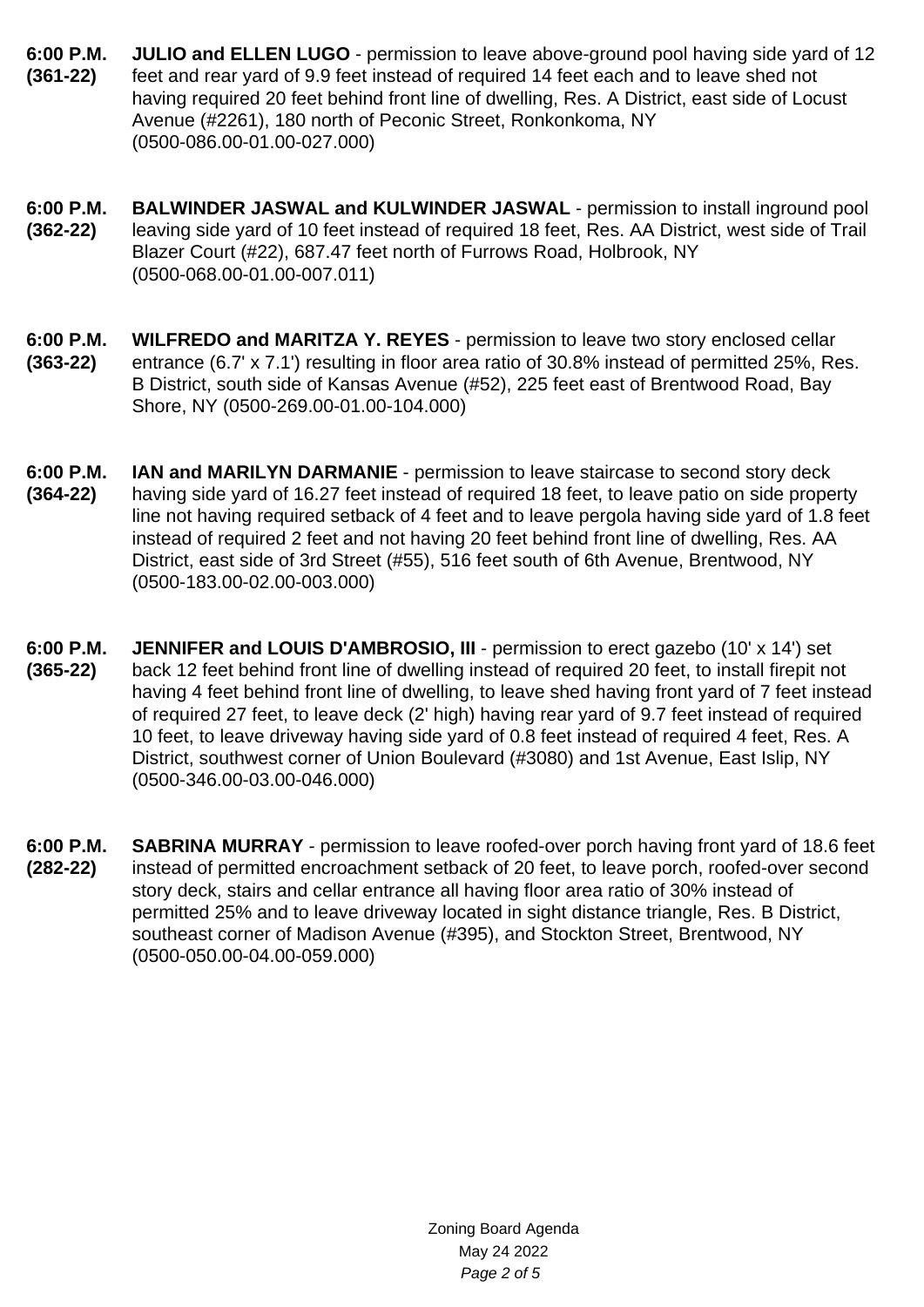- **6:00 P.M. (366-22) OTIS HOLMAN** - permission to leave second story addition leaving floor area ratio of 30% instead of permitted 25%, to leave detached garage (12.9' x 19.5') having rear yard of 2.7 feet and to leave concrete walkway having side yard of 2.5 feet instead of required 4 feet each and to leave cellar entrance having side yard of 5 feet instead of required 14 feet, Res. B District, west side of Twin Lawns Avenue (#186), 83 feet south of Ida Street, Brentwood, NY (0500-163.00-02.00-007.000)
- **6:00 P.M. (367-22) GABS E. JEUNE** - permission to leave one story addition (5.1' x 11') having side yard of 5.2 feet instead of required 14 feet, total side yards of 12.9 feet instead of required 28 feet, to reconstruct driveway leaving side yard of 1 foot instead of required 4 feet and to establish two family, family use only pursuant to Islip Town Code Section 68-419.1, Res. B District, south side of Brightside Avenue (#60), 75 feet west of Peters Boulevard, Central Islip, NY (0500-120.00-01.00-030.000)
- **6:30 P.M. (368-22) ROBERT ABRAHAMSON** - permission to leave roof-over having side yard of 11 feet instead of required 14 feet and rear yard of 13 feet instead of required 25 feet, shed not having 20 feet behind front line of dwelling, patio on rear property line and fire pit having rear yard of 2 feet instead of 4 feet each and 6 foot fence on front property line not having required setback of 15 feet, Res. AA District, east side of Lakeside Drive (#107), 184.65 feet south of Bridle Way, Oakdale, NY (0500-378.00-01.00-007.000)
- **6:30 P.M. (369-22) BRIAN and LISA NEIL** - permission to erect 2 story dwelling leaving floor area ratio of 30.9% instead of permitted 25%,to convert accessory building to cabana leaving side yard of 2 feet instead of required 4 feet and height of 15 feet instead of required 14 feet and to install walkway leaving front yard occupancy of 13.6% instead of permitted 12%, Res. B District, south side of Root Avenue (#100), 100 feet west of Roosevelt Avenue, Islip, NY (0500-344.00-01.00-009.000)
- **6:30 P.M. (370-22) STEVEN and STEPHANIE NEMECEK** - permission to erect two story addition (13' x 30.3') and roofed-over porch leaving side yard of 8.7 feet instead of required 14 feet and one story addition (13.2' x 14') and portico leaving total side yards of 24.6 feet instead of required 28 feet, all having floor area ratio of 27.9% instead of permitted 25%, Res. B District, west side of Roosevelt Avenue (#44), 518.7 feet north of Easy Street, Sayville, NY (0500-356.00-01.00-002.000)
- **6:30 P.M. (371-22) RICARDO LOPEZ and JENNIFER SALVATORE** - permission to erect one story addition and second story addition (39' x 27.6') leaving side yard of 10.84 feet instead of required 14 feet, total side yards of 27.1 feet instead of required 28 feet, front yard of 24.34 feet instead of required 25 feet, height of 30 feet instead of permitted 28 feet, resulting in floor area ratio of 32% instead of permitted 25%, Res. B District, south side of Edmore Lane (#107), approximately 400 feet west of Keith Lane, West Islip, NY (0500-468.00-03.00-003.000)

Zoning Board Agenda May 24 2022 Page 3 of 5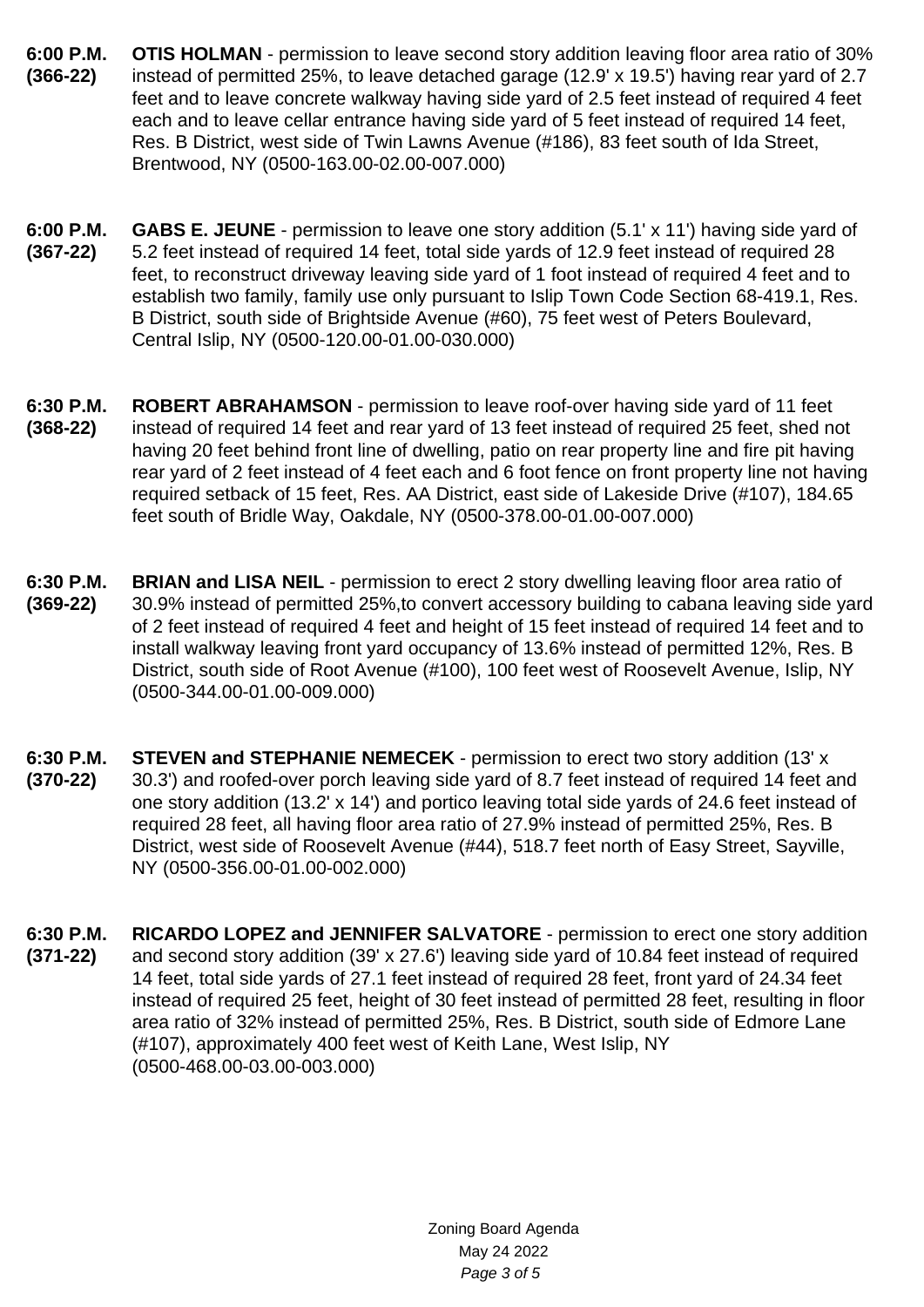- **6:30 P.M. (372-22) WILLIAM S. MILLER** - permission to erect second story addition and two story addition leaving front yard of 24.5 feet instead of required 25 feet, side yard of 12.83 feet instead of required 14 feet and floor area ratio of 30% instead of permitted 25%, Res. B District, east side of Asharoken Boulevard (#1725),162.5 feet south of Chenango Drive, Bay Shore, NY (0500-338.00-02.00-036.000)
- **6:30 P.M. (373-22) CAROL M. JOSEPH** - permission to erect two story dwelling leaving rear yard of 20 feet and second story cantilevers leaving front yard of 24 feet instead of required 25 feet each, to install hot tub leaving rear yard of 9 feet instead of required 10 feet, to erect decking leaving rear yard of 9 feet and side yard of 12 feet instead of required 15 feet each, to install sanitary system (24" above grade) leaving front yard of 5 feet instead of required 15 feet, floor area ratio of 30.68% instead of permitted 30%, to erect entrance walk leaving side yard of 3.5 feet instead of required 4 feet, Res. BAA District, west side of Atlantic Avenue (#27), 180 feet south of Central Walk, Seaview, NY (0500-497.00-02.00-029.000)
- **6:30 P.M. (374-22) JOANNE and VINCENT SFERRAZZA** - permission to erect second story addition (14' x 23.6') leaving side yard of 7.6 feet instead of required 14 feet and floor area ratio of 34.54% instead of permitted 25%, Res. B District, west side of Richland Boulevard (#1428), 80 feet north of Sioux Drive, Bay Shore, NY (0500-289.00-04.00-027.000)
- **6:30 P.M. (375-22) VAROJ GREGORIAN** - permission to establish accessory apartment pursuant to Islip Town Code Section 68-602, Res. AA District, southwest corner of Pond Road (#2496) and Erie Street , Ronkonkoma, NY (0500-048.00-02.00-027.000)

## **6:30 P.M. PAUL HOLM and LYNN HOLM, AS JOINT TENANTS WITH RIGHT OF**

- **(376-22) SURVIVORSHIP** - permission to leave porch having front yard of 34.3 feet instead of required 40 feet, shed attached to detached garage having side yard of 5 feet instead of required 10 feet and platform and concrete area on side property line not having required setback of 4 feet each, Res. AA District (278), west side of Skylark Drive (#24), 97.06 feet north of Spiral Road, Holtsville, NY (0500-110.00-03.00-016.000)
- **6:30 P.M. (377-22) FLORINDA and ROSA M. CANALES** - permission to establish accessory apartment pursuant to Islip Town Code Section 68-602, Res. B District, northeast corner of 5th Avenue (#1787) and Kirk Street, Bay Shore, NY (0500-159.00-02.00-095.000)